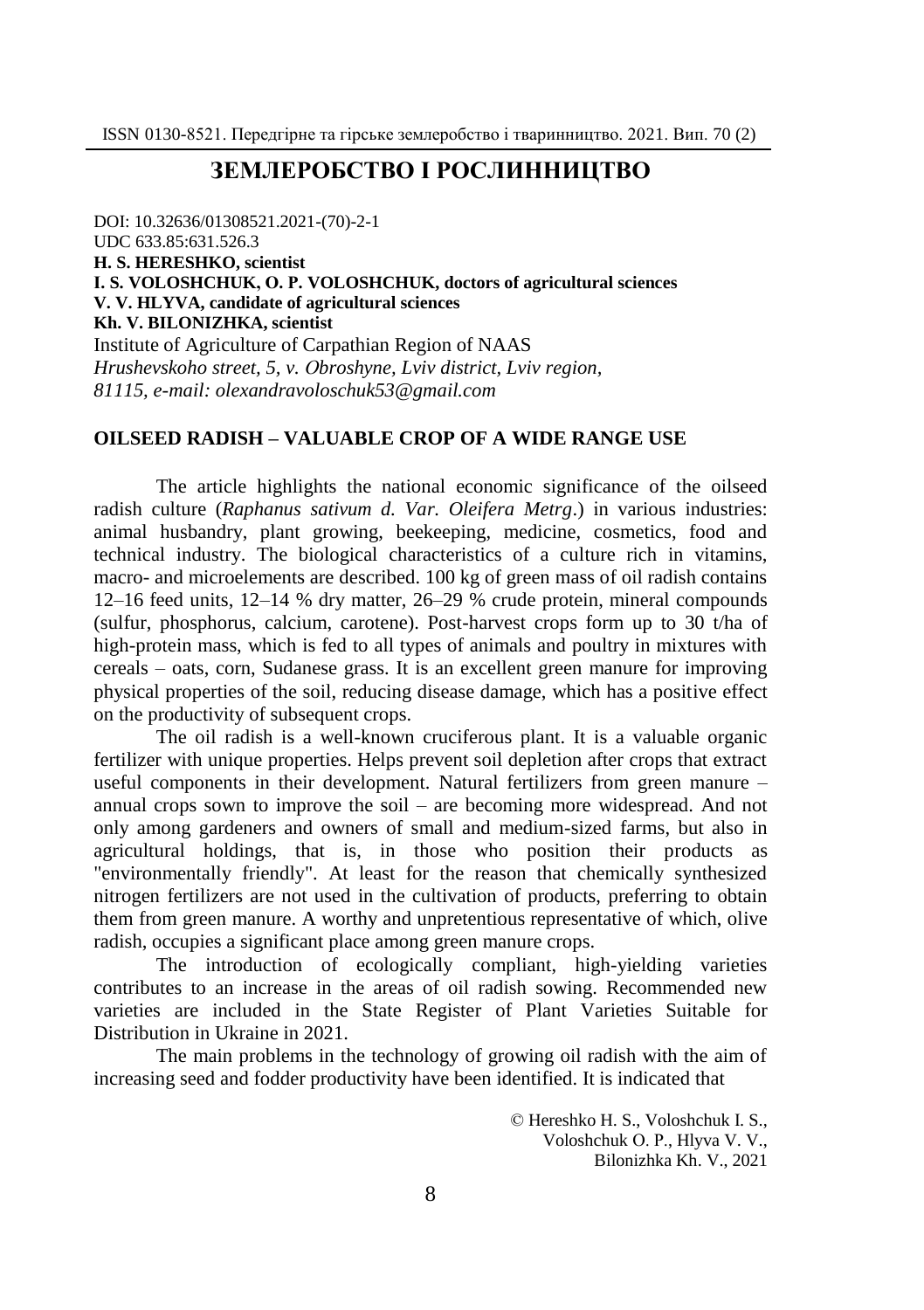oilseed radish does not require special costs and complex cultivation technology. The best predecessors for it are: winter wheat, winter barley, corn, cereal-legume mixtures for grain, vegetables and intermediate cultures. You cannot sow it after cabbage crops. Depending on the use, this crop can be sown early and late at different seeding rates and a system of basic and additional fertilization. Modern methods of harvesting provide full mechanization of all processes and in a short time allow you to harvest with minimal losses while maintaining high quality seeds.

**Key words:** oil radish, variety, feed productivity, nutritional value, cultivation technology.

# **Герешко Г. С., Волощук І. С., Волощук О. П., Глива В. В., Білоніжка Х. В.**

Інститут сільського господарства Карпатського регіону НААН

### **Редька олійна – цінна культура широкого спектру використання**

Висвітлено народногосподарське значення культури редьки олійної (*Raphanus sativum d. var. oleifera Metrg.*) у різних галузях використання: тваринництві, рослинництві, бджільництві, медицині, косметиці, харчовій та технічній промисловості. Описано біологічні особливості культури, що багата вітамінами, макро- та мікроелементами. У 100 кг зеленої маси редьки олійної міститься 12–16 к. о., 12–14 % сухої речовини, 26–29 % сирого протеїну, мінеральні сполуки (сірка, фосфор, кальцій, каротин). Післяжнивні посіви формують до 30 т/га високобілкової маси, яку згодовують всім видам тварин і птиці в сумішках із злаковими – вівсом, кукурудзою, суданською травою. Вона є чудовим сидератом для поліпшення фізичних властивостей ґрунту, зменшення ураження хворобами, що позитивно впливає на продуктивність наступних культур.

Редька олійна – відома рослина сімейства Хрестоцвітих. Вона є цінним органічним добривом з унікальними властивостями. Допомагає запобігти виснаженню ґрунту після культур, які виносять корисні компоненти при своєму розвитку. Природні добрива з сидератів – однорічних культур, що висіваються для поліпшення ґрунту, отримують все більше поширення. І не тільки в садівників, городників та власників невеликих і середніх фермерських господарств, але і в агрохолдингах, тобто в тих, хто позиціонує свою продукцію як екологічно чисту. Хоча б з тієї причини, що не застосовують під вирощування продукції хімічно синтезовані азотні добрива, вважаючи за краще отримувати їх з сидератів, гідний і невибагливий представник яких редька олійна – займає в ряду сидеральних культур вагоме місце.

Впровадження екологічно пластичних, високоврожайних сортів сприяє збільшенню площ посівів редьки олійної. Рекомендовано нові сорти, внесені до Державного реєстру сортів рослин, придатних для поширення в Україні у 2021 р.

Визначено основні проблеми в технології вирощування редьки олійної для підвищення насіннєвої і кормової продуктивності. Вказано, що редька олійна не вимагає особливих затрат і складної технології вирощування. Кращими попередниками для неї є: пшениця озима, ячмінь озимий, кукурудза,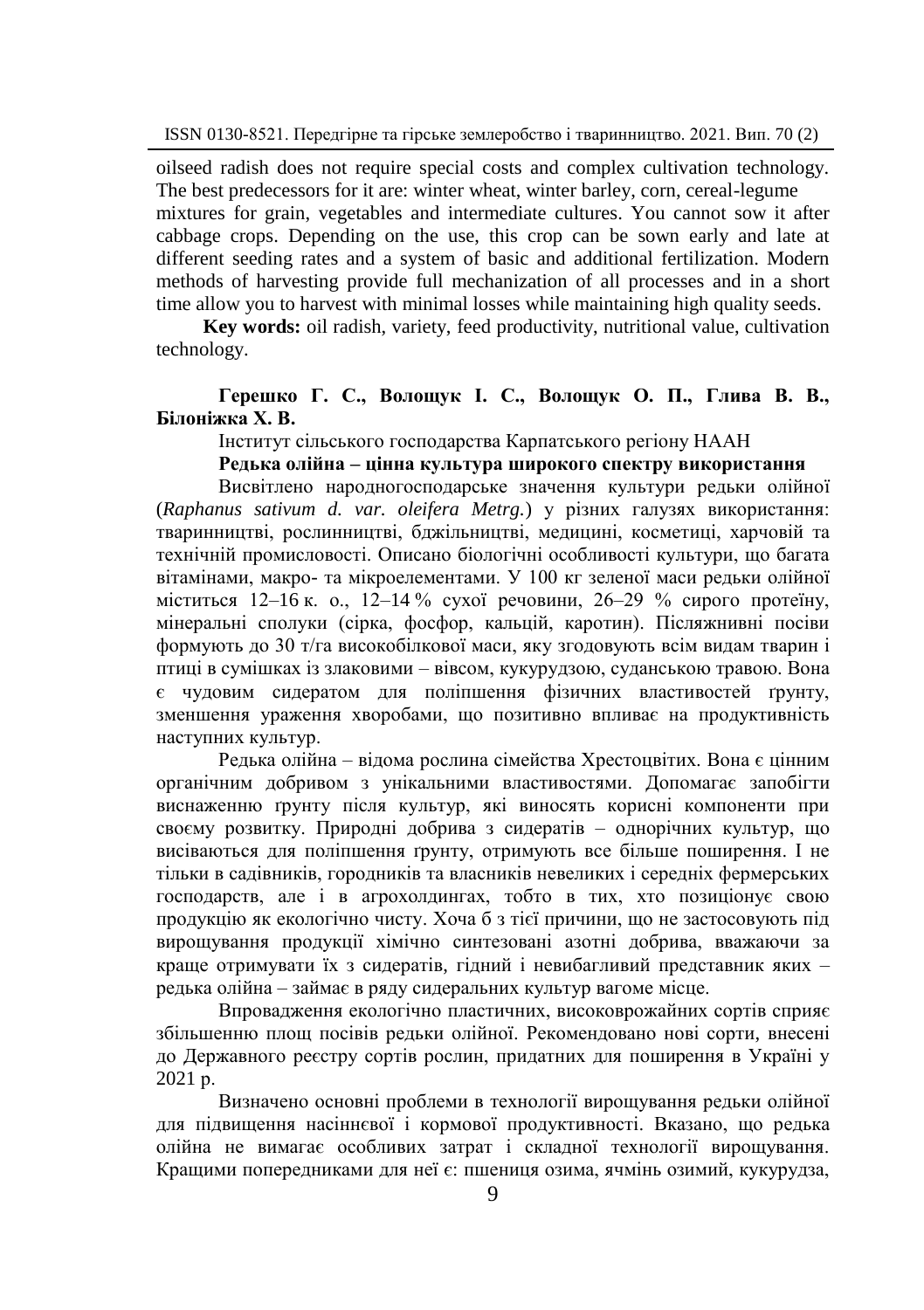злаково-бобові сумішки на зерно, овочеві і проміжні культури. Не можна її сіяти після капустяних культур. Залежно від використання цю культуру можна сіяти в ранні і пізні строки за різних норм висіву насіння та системи основного і додаткового удобрення. Сучасні методи збирання врожаю забезпечують повну механізацію усіх процесів та в короткий термін дають можливість зібрати врожай з мінімальними втратами, зберігаючи високу якість насіння.

**Ключові слова:** редька олійна, сорт, кормова продуктивність, поживність, технологія вирощування.

Oil radish (*Raphanus sativum d. var. oleifera Metrg*.) has long been considered a rare crop. However, from the mid-70's it began to be used as a valuable spring crop, which provides the production of green and concentrated feed, technical oils, meal and cake. At present, the area under oil radish in the world reaches more than 200 thousand hectares. [1, 14].

Its green mass contains many vitamins, macro- and microelements, 100 kg of green mass contains 12–16 feed units, 12–14% of dry matter, 26– 29% crude protein, rich in mineral compounds (sulfur, phosphorus, calcium, carotene). Even in post-harvest crops it forms up to 30 t/ha of high-protein mass, which is fed to all species of animals and poultry in mixtures with cereals – oats, corn, Sudanese grass [9].

Oil radish is a well-known plant of the cruciferous family. It is not suitable for food, however, vegetable growers consider oil radish a valuable fertilizer. In addition to being a green manure with unique properties, it serves as a forage crop and honey plant. It is grown on private premises and farms. Helps prevent soil depletion after vegetable crops, which carry out useful components from the soil.

Fans of culture are supporters of organic farming, which does not involve the use of chemicals in the areas.

Natural fertilizers from green manures – annual crops sown to improve the soil – are becoming more common. And not only for gardeners and owners of small and medium-sized farms, but in agricultural holdings, ie those who position their products as "environmentally friendly". At least for the reason that chemically synthesized nitrogen fertilizers are not used for growing products, preferring to get them from greens. A worthy and unpretentious representative of which, radish oil, occupies an important place in a number of green manure crops.

This crop is an excellent green manure to improve the physical properties of the soil and reduce disease spread, which has a positive effect on the productivity of subsequent crops. The positive features include its precocity, high reproduction rate, mechanization of all cultivation processes. It can give high yields at different sowing dates – from early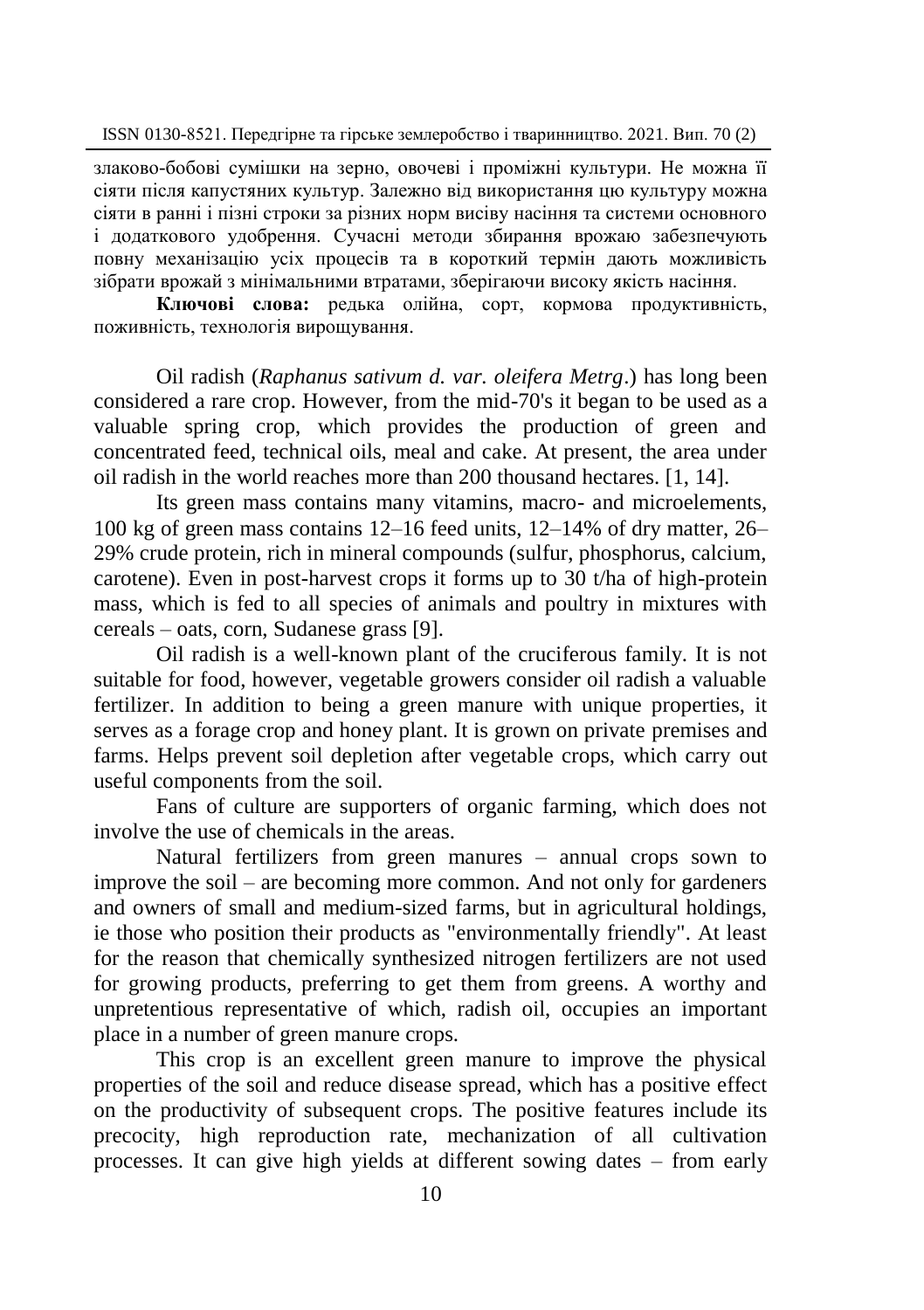spring to the second half of August. Radish seed productivity is high  $-2.0-$ 2.5 t/ha [15, 23].

The oil content in the seeds is  $40-50$ , in the cake  $-10\%$ . The protein content in the seeds is up to 37% and it is balanced by all essential amino acids. The oil content in the seeds and its quality depends on the type, characteristics of the variety, fertilizer, water regime, soil and other conditions. Crucial in increasing the oil content in the seeds is the introduction of high-oil varieties and hybrids and the use of a perfect seed system [13, 21].

In addition to agronomy, oil radish is in demand in cooking as a product for vitamin dishes, the leaves of which soaked in water are excellent basis for salads. Green shoots can be added to borshch, they contain ascorbic acid, which saturates dishes with vitamin C. The radish seeds contain unique essential oils that allow you to get enriched vegetable oil from the culture, but the process is too time consuming. In terms of taste and nutritional characteristics, radish oil is similar to cedar and consists of 99% fat. It is considered a low-calorie and dietary product, goes well with vegetables and greens. It can be used for season porridge and cold salads. Radish leaves should not be over-consumed, they contain glucosides that can cause poisoning [19].

Essences derived from radish are the basis for the production of medicines. They are mainly used for the manufacture of vitamins. Herbal preparations are prepared from the green mass, which has a calming effect. Leaf-based drinks relieve stress and headaches [16].

In cosmetics, essential mixtures derived from radish oil are added to massage oils, and emulsions have a relaxing and lightly warming effect [12, 32].

In order to ensure Ukraine's energy strategy towards the development of non-traditional energy sources, radish oil can be considered as a promising raw material for biofuel production with a yield of 0.5 t/ha at sowing rates of 1.5 and 2.0 million seeds/ha and application of mineral fertilizers –  $N_{60}P_{60}K_{60}$ . Anti-corrosion emulsion is made from oilseed radish [17, 26].

Oil radish is a recognized honey crop. Its main advantages are long flowering (up to 30 days) and the release of nectar in cool weather. Honey harvest is carried out in early spring and mid-summer, when other honey crops have bloomed. The nectar content of sucrose, fructose and glucose is 20%. Honey has a strong aroma and high medicinal properties [30].

In ecological terms, it easily adapts to different climatic conditions. It grows quickly, develops a large root system and leaf mass, which makes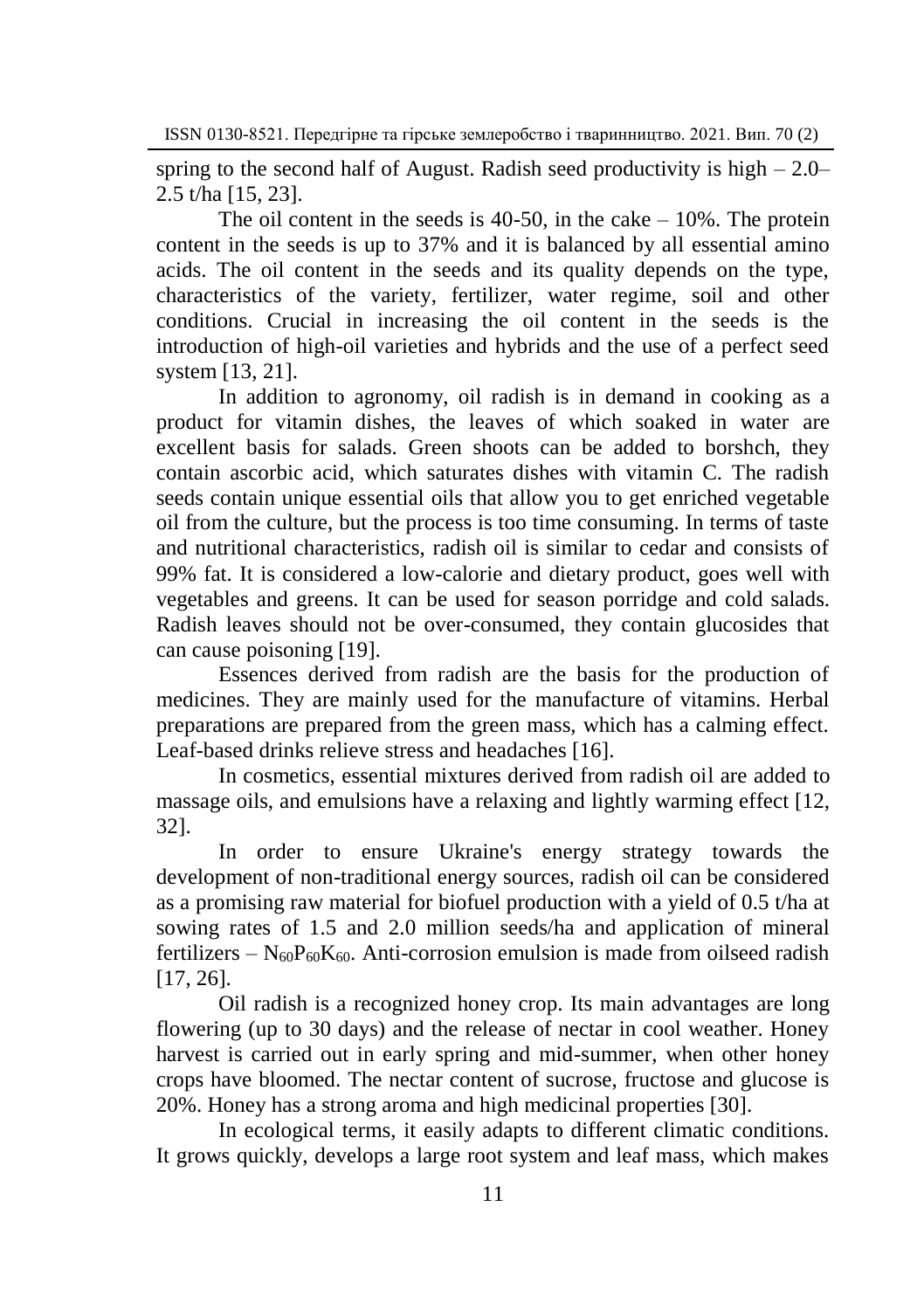it possible to reduce the dose of organic and nitrogen fertilizers. Able to grow on heavy, clay soils increasing their fertility. If not mowed before winter, it can hold back snow and prevent the soil from freezing. Due to the characteristic odor of essential oil, prevents the reproduction of pests in the soil – nematodes, wireworms, increases the number of earthworms and useful microorganisms [29, 34]. Resistant to cold, drought and high humidity. Tight closure of crops reduces weed growth. Continues vegetation at  $+5$  ...  $+6$  °C, is not afraid of frosts to minus 4 °C. Welldeveloped plants are able to tolerate temperatures down to minus  $7^{\circ}$ C [10].

During spring sowing the vegetation period averages 60 days, during summer sowing  $-15$  to 20 days shorter. To achieve forage maturity, the sum of positive temperatures is 600-700  $\degree$ C, and for seed maturation – about 1200 °C. Radish oil is a culture demanding of moisture, because its root system is located in the surface layers of the soil. Temporary droughts reduce the yield of green mass due to poor branching of plants, remain short and poorly leafy. Excessive soil moisture also negatively affects the productivity and quality of products grown [5].

Among the main factors influencing the demands of producers to increase the area under crops is the introduction of environmentally friendly, plastic, high-yielding varieties. The varietal assortment of oil radish in the State Register of Plant Varieties Suitable for Distribution in Ukraine in 2021 is represented by the following varieties: Rainbow (oil), Lybid (fodder), Kyianochka (green manure, fodder) (originator – National Botanical Garden named after M. M. Gryshka of the National Academy of Sciences of Ukraine) and Zhuravka (oil, fodder) – originator is Precarpathian State Breeding and Research Station of the Institute of Agriculture of Carpathian region of NAAS [18].

From a technological point of view, oilseed radish does not require special costs and complex cultivation technology. The best precursors for it are winter wheat, winter barley, corn, cereals and legumes for grain, vegetables and intermediate crops. It cannot be sown after cabbage crops [31].

In the early stages of sowing and depending on the predecessor, tillage includes: plowing to a depth of 22-28 cm, leveling the surface, cultivation to a depth of seed wrapping and rolling. In late tillage in autumn or early spring, plowing is replaced by surface tillage with heavy disc harrows in 2-3 tracks to a depth of 8-10 cm, then level the field surface and roll [8, 25].

The method of oilseed radish sowing for green fodder is the usual row sowing with a row spacing of 15 or 30 cm. The sowing rate in pure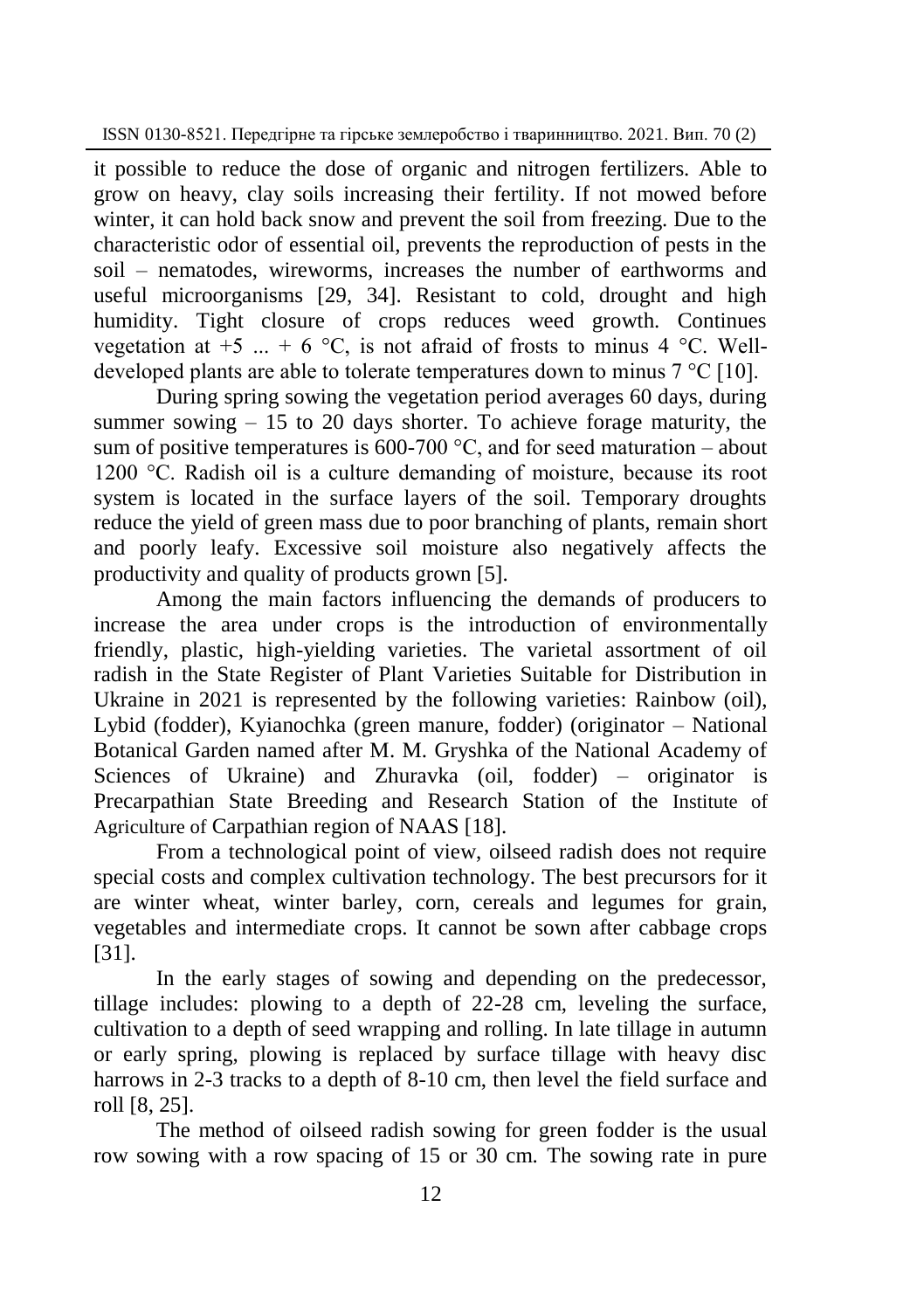sowing is 2-3 million seeds/ha  $(16–20 \text{ kg})$ , in mixtures  $-4.1$  million oat seeds/ha  $(120-140 \text{ kg})$  + radish 1-2 million seeds/ha  $(8-16 \text{ kg})$ . Oilseed radish is sown at an earlier date. The method of sowing is the same as when growing it for green fodder. Seed wrapping depth is 2–4 cm. In order to accelerate seed propagation in seed nurseries, it is sown by a wide-row sowing method  $(45-70 \text{ cm})$  with a sowing rate of  $4-5$  kg/ha. Wide-row sowing has a number of advantages, because in wide rows the plants do not lie down, more beans are formed, seed yield increases; it is possible to carry out 1-2 interrow cultivations with simultaneous hilling at the last processing. The system of basic and additional application of fertilizers can affect crop productivity and product quality. Depending on the fertility of the soil, the rate of organic and mineral fertilizers application under the main tillage is 40-60 t/ha and  $N_{60-120}P_{40-60}K_{40-60}$ . On the background of organics, the rate of mineral fertilizers is reduced by half [3, 4, 6, 7, 11, 20, 22, 27, 28, 33]. Crop care consists of pest and disease control, which is used in winter rapeseed crops. Radish oil is damaged by cruciferous fleas and rapeseed cauliflower, treatment of which is carried out in case of appearance: fleas – by the plant germination, against the cauliflower – during budding. If in the pre-emergence period a soil crust is formed, it is destroyed by harrowing with rotary hoes. On wide-row crops, 2-3 loosening of interrows is carried out [2].

The final and most responsible technological moment of growing plant products is harvesting. Harvesting of radish for green mass begins in the budding phase – the beginning of flowering, for silage – when tying the pods. For intensive regrowth of plants in crops, the height of the cut for multi-use is not less than 6-8 cm. The timing of harvesting the seeds depends on the timing of 70% drying of the pods. Collection is carried out both by direct combining and separate at yellowing of pods in the middle part of the central and lateral stalks. Modern methods of harvesting provide complete mechanization of all processes and in a short time make it possible to harvest with minimal losses, while maintaining high seed quality. The two-phase method is more suitable for harvesting seeds, when the radish is cut into rolls and the seeds in the pods should be light brown. Pods do not crack, so you can not hurry with the harvest and choose dry sunny weather [24].

**Conclusions.** In the soil and climatic conditions of the Western Forest-Steppe with sufficient rainfall, low natural soil fertility, oilseed radish is a valuable fodder and green manure crop. By introducing new varieties into agricultural production and producing a sufficient number of basic seeds, it is possible to expand the area under crops in the region,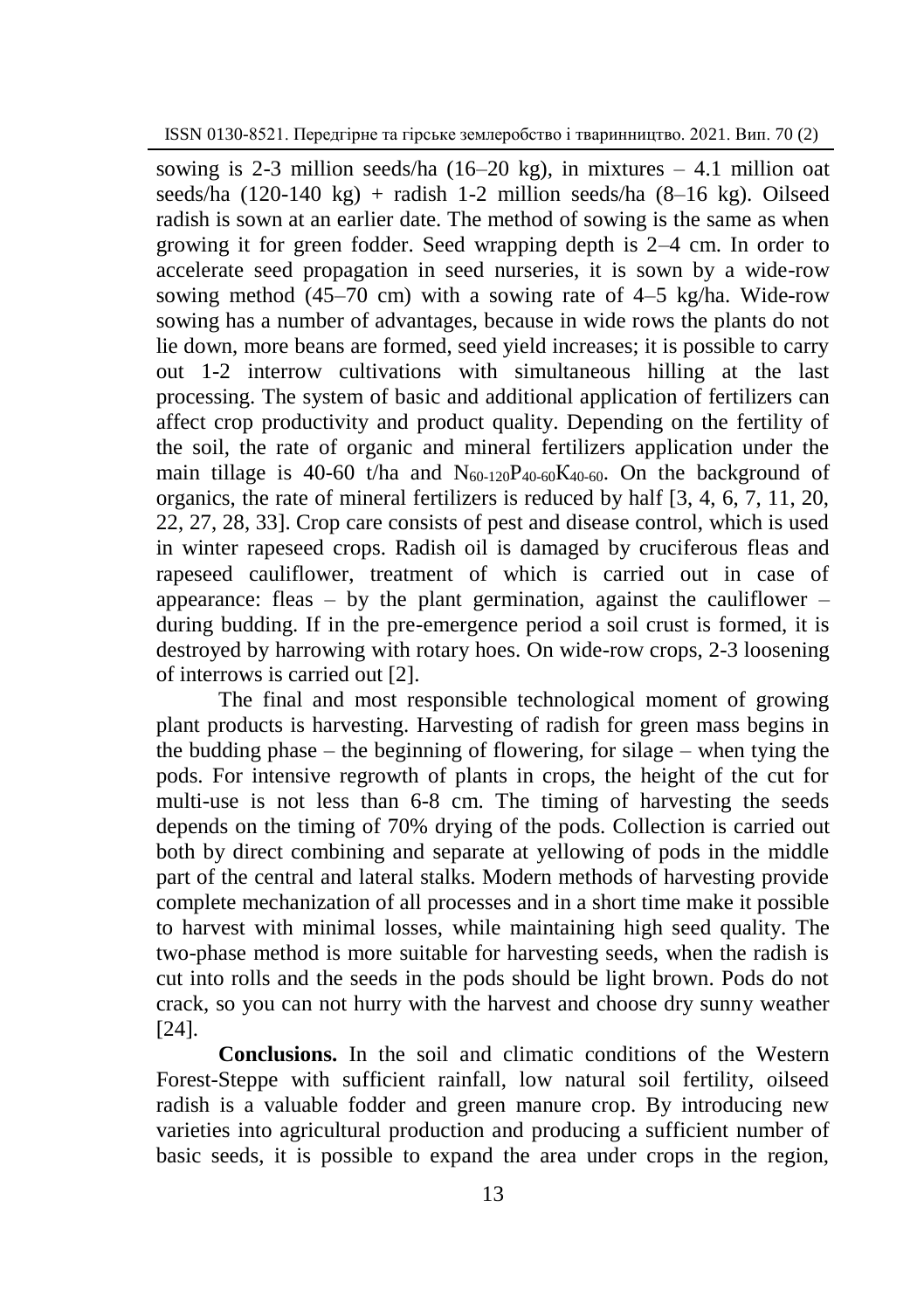which will improve the physical properties of the soil for future crops, increase green manure and feed production.

#### **Список використаної літератури**

1. Артюков Н. Редька масличная. *Сельское хозяйство Сибири*. 1961. № 12. С. 81.

2. Влияние различного использования зеленой массы редьки масличной, соломы, минеральных удобрений на продуктивность звена севооборота на дерново-подзолистой рыхлосупесчаной почве / В. В. Лапа и др. *Почвоведение и агрохимия*. 2011. № 1 (46). С. 104–115.

3. Жуйков О. Г., Логвіновський А. Я., Тарасов К. В. Кількісно-якісні показники ефективності застосування позакореневого підживлення олійних культур родини Капустяні в агрофітоценозах Півдня України. *Таврійський науковий вісник*. 2011. Вип. 77. С. 50–54.

4. Лихочвор А. М. Урожайність ярих олійних культур, якість їх олії, економічна ефективність вирощування в умовах Західного Лісостепу. *Научный взгляд в будущее*. 2016. Вып. 4, т. 9. С. 31–37.

5. Марунова Л. К., Константинова П. Н. Элементы технологии возделывания редьки масличной в чистых и смешанных посевах в Лесостепи Среднего Поволжья. *International Journal of Humanities and Natural Sciences*. 2018. Vol. 11-2. Р. 34–37. DOI: 10.24411/2500-1000-2018-10187.

6. Мастеров А. С., Романцевич Д. И. Влияние азотного питания на семенную продуктивность редьки масличной. *Технологические аспекты возделывания сельскохозяйственных культур* : сб. ст. по материалам VII Междунар. науч.-практ. конф., посвящ. 80-летию проф. М. Е. Николаева (г. Горки, 16–17 февр. 2016 г.). Горки : БГСХА, 2016. С. 130–133.

7. Мастеров А. С., Романцевич Д. И. Влияние азотных удобрений на урожайность редьки масличной. *Интеграция науки и сельскохозяйственного производства* : материалы Междунар. науч.-практ. конф. (г. Курск, 16–17 февр. 2017 г.). Курск : Изд-во Курск. гос. с.-х. акад., 2017. С. 161–166.

#### **References**

1. Artiukov N. Oilseed radish. *Sel'skoe khoziaistvo Sibiri*. 1961. No 12. Р. 81.

2. Influence of different use of green mass of oilseed radish, straw, mineral fertilizers on the productivity of the crop rotation link on sod-podzolic loose sandy soil / V. V. Lapa et al. *Pochvovedenie i agrohimiia*. 2011. No. 1 (46). Р. 104–115.

3. Zhuikov O. H., Lohvinovskyi A. Ya., Tarasov K. V. Quantitative and qualitative indicators of the effectiveness of foliar feeding of oilseeds of the Cabbage family in agrophytocenoses in the south of Ukraine. *Tavriiskyi naukovyi visnyk*. 2011. Issue 77. Р. 50–54.

4. Lykhochvor A. M. The yield of spring oilseeds, the quality of their oil, the economic efficiency of cultivation in the conditions of the Western Forest-Steppe. *Nauchnyi vzghliad v budushchee.* 2016. Issue 4, vol. 9. Р. 31–37.

5. Marunova L. K., Konstantinova P. N. Elements of technology for the cultivation of oilseed radish in pure and mixed crops in the forest-steppe of the Middle Volga region. *International Journal of Humanities and Natural Sciences*. 2018. Vol. 11-2. Р. 34–37. DOI: 10.24411/2500-1000-2018-10187.

6. Masterov A. S., Romancevich D. I. Influence of nitrogen nutrition on seed productivity of oil radish. *Tehnologicheskie aspekty vozdelyvanija sel'skohozjajstvennyh kul'tur* : sb. st. po materialam VII Mezhdunar. nauch.-prakt. konf., posvjashh. 80-letiju prof. M. E. Nikolaeva (g. Gorki, 16–17 fevr. 2016 g.). Gorki : BGSHA, 2016. Р. 130–133.

7. Masterov A. S., Romancevich D. I. Influence of nitrogen fertilizers on the yield of oil radish. *Integracija nauki i sel'skohozjajstvennogo proizvodstva* : materialy Mezhdunar. nauch.-prakt. konf. (g. Kursk, 16–17 fevr. 2017 g.). Kursk : Izd-vo Kursk. gos. s.-h. akad., 2017. Р. 161–166.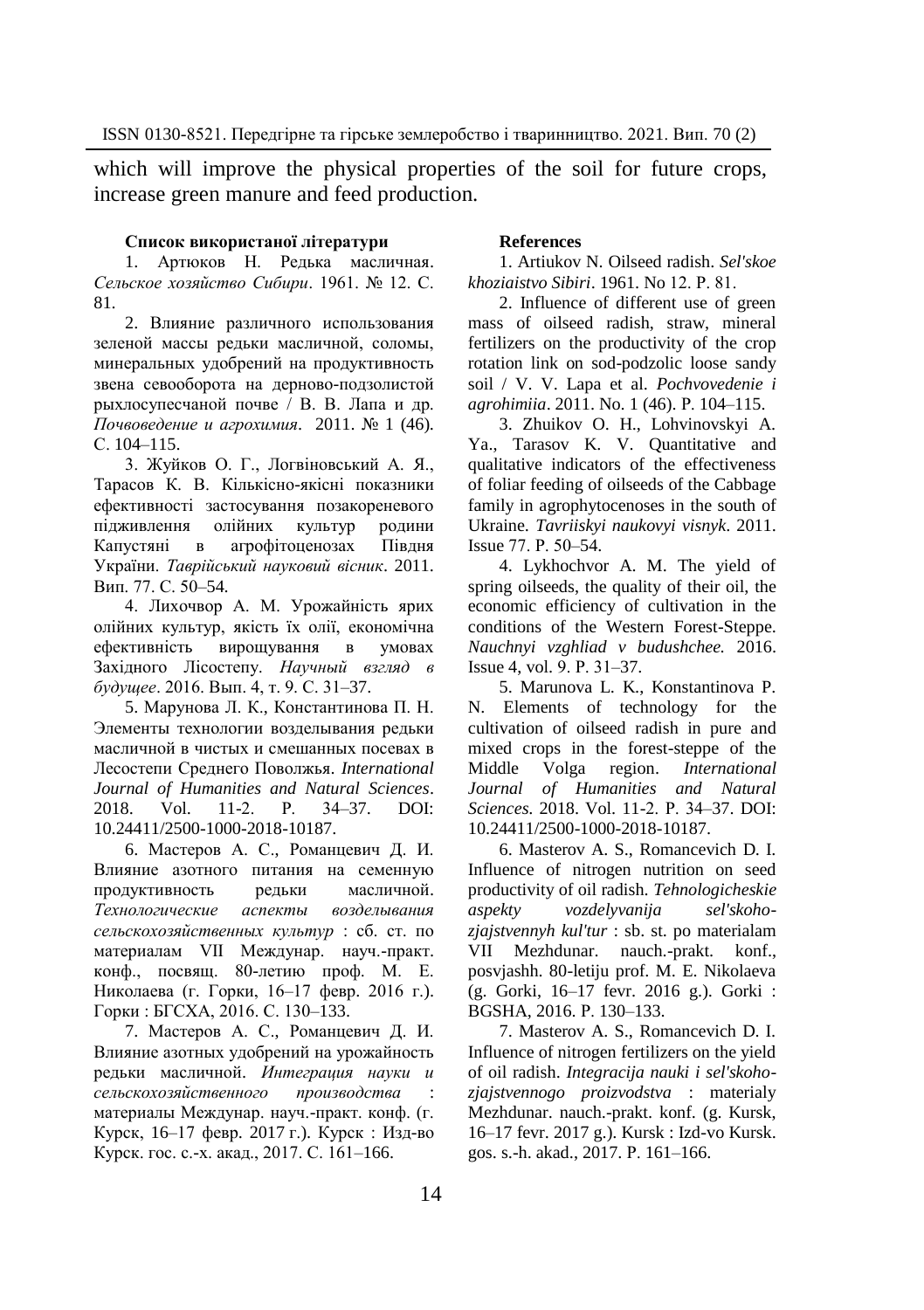8. Мастеров А. С., Романцевич Д. И., Караульный Д. В. Влияние сроков и норм высева на семенную продуктивность редьки масличной в условиях северо-восточной части Беларуси. *Научно-практические аспекты технологий возделывания и переработки масличных и эфиромасличных культур* : материалы Междунар. науч. практ. конф. (г. Рязань, 3–4 марта 2016 г.). Рязань : ФГБОУ ВПО РГАТУ, 2016. С. 145– 150.

9. Мастеров А. С., Романцевич Д. И. Влияние элементов технологии возделывания на динамику роста и накопления сухого вещества растениями редьки масличной. *Вестник Белорус. гос. с. х. акад.* 2019. № 2. С. 168–171.

10. Мастеров А. С., Виноградов Д. В., Романцевич Д. И. Обоснование элементов технологии возделывания редьки масличной на семена в условиях северо-востока Беларуси. *Вестник Рязанского государственного агротехнологического университета имени П. А. Костычева*. 2017. № 2 (34). С. 29–35.

11. Мастеров А. С., Романцевич Д. И., Журавский А. С. Экономическая оценка элементов технологии возделывания редьки масличной на семена. *Вестник Белорус. гос. с.-х. акад.* 2019. № 1. С. 121–125.

12. Моисеев К. А., Мишуров В. П. Редька масличная. Ленинград : Колос, 1976. 72 с.

13. Особливості проведення досліджень з хрестоцвітими олійними культурами / В. Ф. Сайко та ін. Київ : ННЦ «Інститут землеробства НААН», 2011. 76 с.

14. Пешкова А. А., Дорофеев Н. В. Биологические особенности и технология возделывания редьки масличной. Иркутск, 2008. 145 с.

15. Писаренко П. В., Пономаренко С. В. Оптимизация фитосанитарного состояния посевов сельскохозяйственных культур в органическом земледелии. *Вестник Курганской ГСХА*. 2014. № 3 (11). С. 40–44.

16. Рева М. А., Рева Н. Н. Редька. *[Дикі](https://chtyvo.org.ua/authors/Reva_Mykhailo_Lukych/Dyki_istivni_roslyny_Ukrainy.pdf)  [їстівні рослини України](https://chtyvo.org.ua/authors/Reva_Mykhailo_Lukych/Dyki_istivni_roslyny_Ukrainy.pdf)*. Київ : Наук. думка, 1976. С. 18‒102.

17. Редька олійна: сидерат, фураж,

8. Masterov A. S., Romancevich D. I., Karaul'nyi D. V. Influence of terms and norms of sowing on seed productivity of oil radish in the conditions of the northeastern part of Belarus. *Nauchnoprakticheskie aspekty tehnologii vozdelyvaniia i pererabotki maslichnyh i efiromaslichnyh kul'tur* : materialy Mezhdunar. nauch.-prakt. konf. (g. Rjazan', 3–4 marta 2016 g.). Rjazan' : FGBOU VPO RGATU, 2016. Р. 145–150.

9. Masterov A. S., Romancevich D. I. Influence of elements of cultivation technology on the dynamics of growth and accumulation of dry matter by oil radish plants. *Vestnik Belorus. gos. s.-h. akad*. 2019. Nо. 2. Р. 168–171.

10. Masterov A. S., Vinogradov D. V., Romancevich D. I. Substantiation of technology elements for the cultivation of oilseed radish for seeds in the north-east of Belarus. *Vestnik Riazanskogo gosudarstvennogo agrotehnologicheskogo universiteta imeni P. A. Kostycheva.* 2017. Nо. 2 (34). Р. 29–35.

11. Masterov A. S., Romancevich D. I., Zhuravskij A. S. Economic evaluation of the elements of technology for the cultivation of oilseed radish for seeds. *Vestnik Belorus. gos. s.-h. akad*. 2019. Nо. 1. Р. 121–125.

12. Moiseev K. A., Mishurov V. P. Oil radish. Leningrad : Kolos, 1976. 72 р.

13. Features of research on cruciferous oilseeds / V. F. Saiko et al. Kyiv : NNTs «Instytut zemlerobstva NAAN», 2011. 76 р.

14. Peshkova A. A., Dorofeev N. V. Biological features and technology of oilseed radish cultivation. Irkutsk, 2008. 145 р.

15. Pisarenko P. V., Ponomarenko S. V. Optimization of the phytosanitary state of agricultural crops in organic farming. *Vestnik Kurganskoi GSHA*. 2014. No 3 (11). Р. 40–44.

16. Reva M. A., Reva N. N. Radish. *Dyki yistivni roslyny Ukrainy*. Kyiv : Nauk. dumka, 1976. P. 18-102.

17. Oil radish: siderate, fodder, honey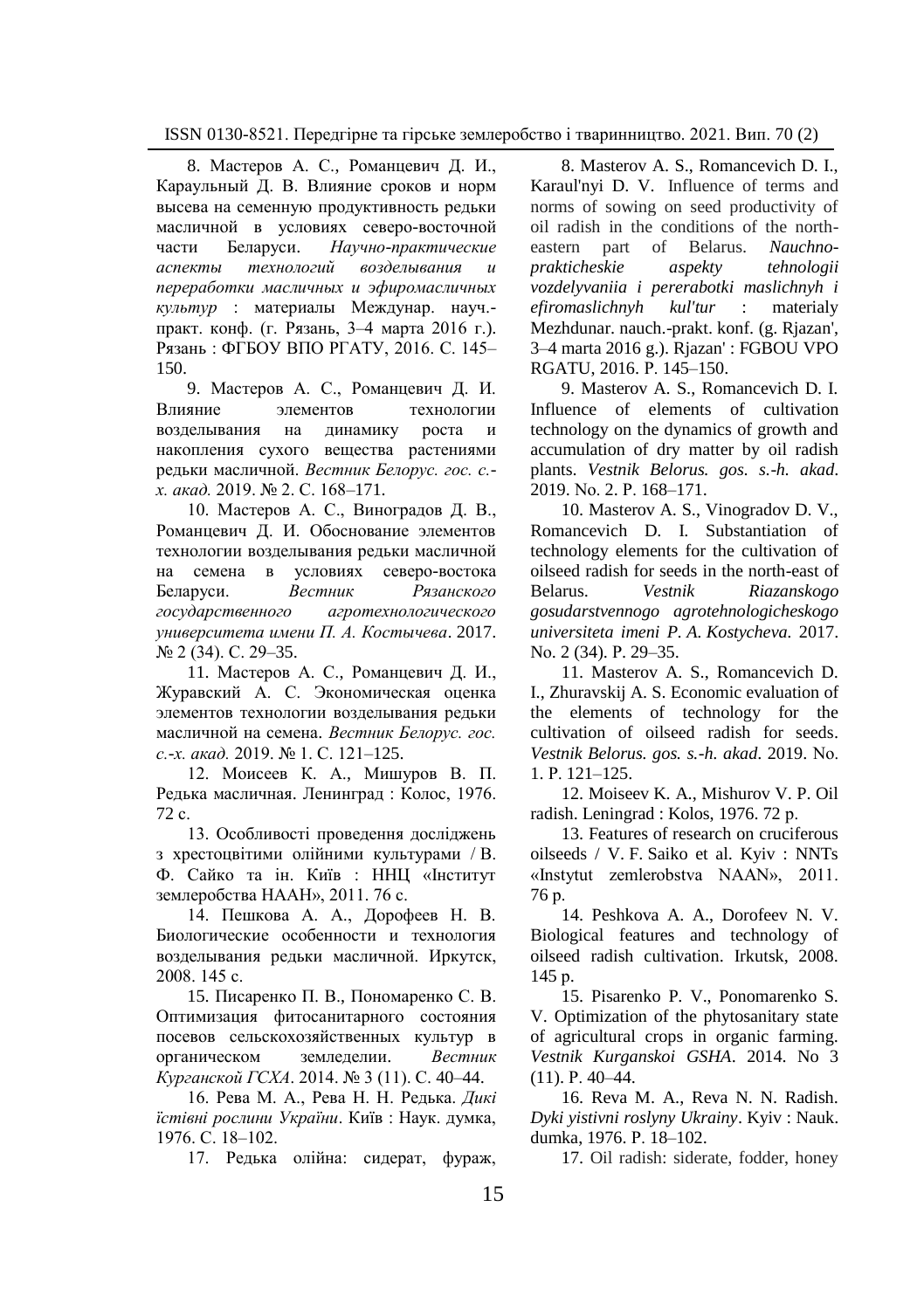медонос. URL: http://vidpoviday.com/redka-<br>oliina-siderat-furazh-medonos (лата olijna-siderat-furazh-medonos звернення: 26.08.2021).

18. Редька олійна (Raphanus sativus L. var. oleiformis Pers.). *Державний реєстр сортів рослин, придатних для поширення в Україні на 2021 р.* Київ, 2021. С. 417.

19. Редька посівна чорна. *[Лікарські](https://chtyvo.org.ua/authors/Hrodzynskyi_Andrii/Likarski_roslyny_Entsyklopedychnyi_dovidnyk.djvu)  [рослини](https://chtyvo.org.ua/authors/Hrodzynskyi_Andrii/Likarski_roslyny_Entsyklopedychnyi_dovidnyk.djvu)* : енциклопедичний довідник / за ред. А. М. Гродзінського. Київ : Українська енциклопедія імені М. П. Бажана, Український виробничо-комерційний центр «Олімп», 1992. С. 371–372.

20. Романцевич Д. И., Мастеров А. С., Радченко Н. В. Влияние сроков внесения и форм азотных удобрений на семенную продуктивность редьки масличной. *Вестник Белорусской государственной с.-х. академии.* 2019. № 1. С. 126–130.

21. Романцевич Д. И., Мастеров А. С. Качественные показатели семян редьки масличной в зависимости от элементов технологии возделывания. *Вестник Белорус. гос. с.-х. акад.* 2019. № 2. С. 187–190.

22. Романцевич Д. И., Мастеров А. С. Качество семян редьки масличной в зависимости от применения азотных удобрений. *Современные технологии сельскохозяйственного производства* : сб. науч. ст. по материалам XXII Междунар. науч.-практ. конф. (г. Гродно, 7 июня 2019 г.). Гродно : ГГАУ, 2019. С. 125–126.

23. Севооборот как биологический прием сохранения почвенного плодородия и повышения продуктивности пашни / Л. М. Козлова и др. *Достижения науки и техники АПК.* 2011. № 1. С. 16–18.

24. Система збиральних робіт. URL: https://pidru4niki.com/78619/agropromislovist/ sistema zbiralnih robit (дата звернення: 26.08.2021).

25. Система органічного землеробства агроеколога С. С. Антонця / В. М. Писаренко та ін. Полтава, 2016. 131 с.

26. Уханов А. П., Година Е. Д., Сидорова Л. И. Опыт применения редькового масла в качестве биологического компонента дизельного смесевого топлива. *Известия Самарской гос. с.-х. академии*. 2012. № 3. С. 46–50.

plant. URL: http://vidpoviday.com/redkaolijna-siderat-furazh-medonos (last accessed: 26.08.2021).

18. Oil radish (Raphanus sativus L. var. oleiformis Pers.). *Derzhavnyi reiestr sortiv roslyn, prydatnykh dlia poshyrennia v Ukraini na 2021 r.* Kyiv, 2021. Р. 417.

19. Sowing radish black. *Likarski roslyny* : entsyklopedychnyi dovidnyk / za red. A. M. Hrodzinskoho. Kyiv : Ukrainska entsyklopediia imeni M. P. Bazhana, Ukrainskyi vyrobnycho-komertsiinyi tsentr «Olimp», 1992. Р. 371–372.

20. Romantsevych D. I., Masterov A. S., Radchenko N. V. Influence of the timing of application and forms of nitrogen fertilizers on the seed productivity of oil radish. *Vestnik Belorusskoi gosudarstvennoi s.-kh. akademii*. 2019. No. 1. Р. 126–130.

21. Romancevich D. I., Masterov A. S. Quality indicators of oil radish seeds depending on the elements of cultivation technology. *Vestnik Belorus. gos. s.-kh. akad.* 2019. No. 2. Р. 187–190.

22. Romancevich D. I., Masterov A. S. The quality of oil radish seeds depending on the use of nitrogen fertilizers. *Sovremennye tehnologii sel'skohoziaistvennogo proizvodstva* : sb. nauch. st. po materialam XXII Mezhdunar. nauch.-prakt. konf. (g. Grodno, 7 ijunja<br>2019 g.). Grodno : GGAU, 2019. Grodno : GGAU, 2019. Р. 125–126.

23. Crop rotation as a biological method for preserving soil fertility and increasing the productivity of arable land / L. M. Kozlova et al. *Dostizheniia nauki i tehniki APK*. 2011. No. 1. Р. 16–18.

24. Harvesting system. URL: https://pidru4niki.com/78619/agropromislo vist/sistema\_zbiralnih\_robit (last accessed: 26.08.2021).

25. Organic farming system of agroecologist S. S. Antonets / V. M. Pysarenko et al. Poltava, 2016. 131 р.

26. Uhanov A. P., Godina E. D., Sidorova L. I. Experience of using radish oil as a biological component of mixed diesel fuel. *Izvestiia Samarskoi gos. s.-h.*